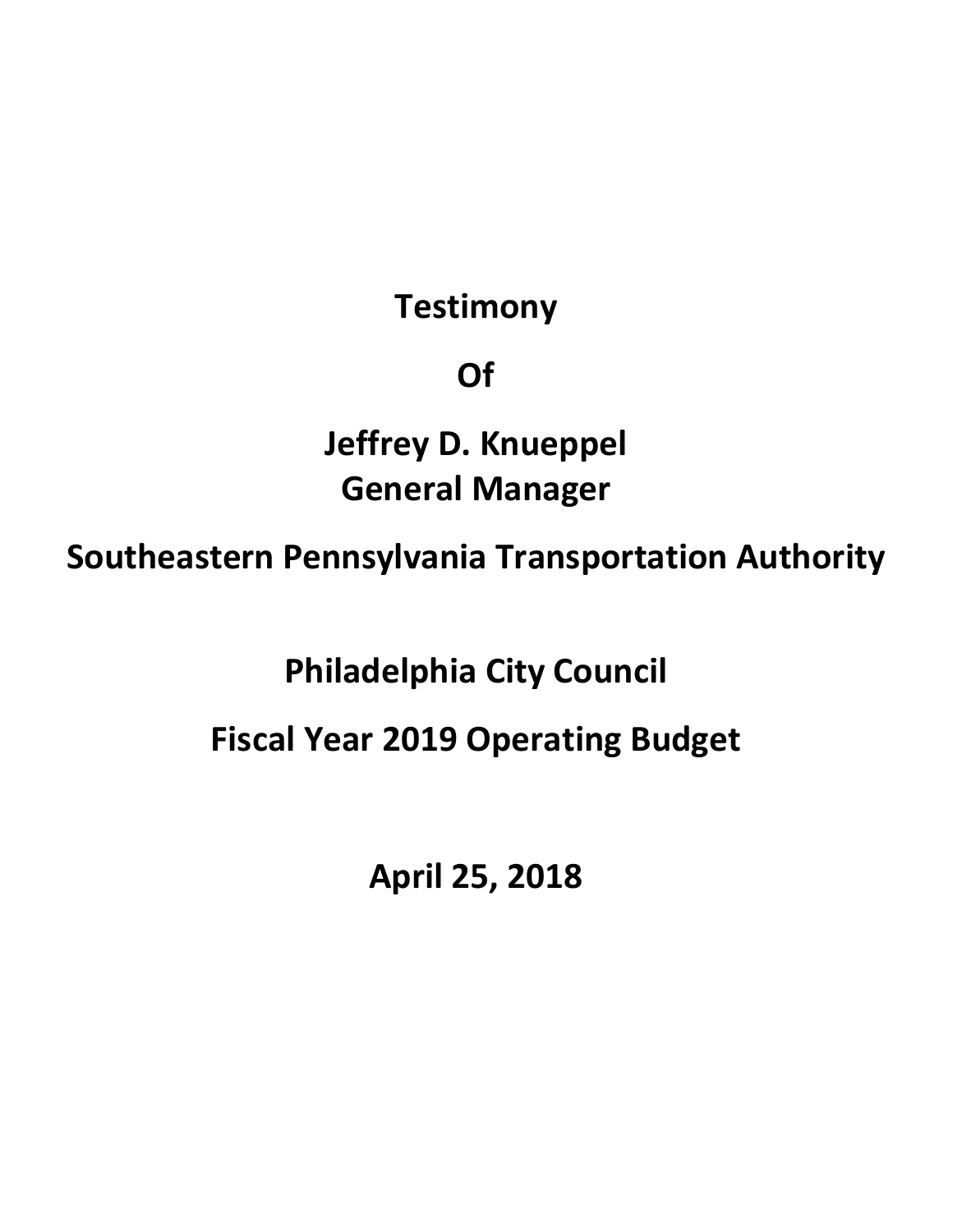Good morning Council President Clarke, Transportation Committee Chair Johnson, members of City Council and other guests. My name is Jeff Knueppel and I am honored to come before you today as the General Manager for the Southeastern Pennsylvania Transportation Authority (SEPTA). I am joined by SEPTA Philadelphia Board members, Michael Carroll, Deputy Managing Director, Office of Transportation and Infrastructure Systems (oTIS) and Beverly Coleman, Assistant Vice President for Community Relations and Economic Development at Temple University.

SEPTA is pleased to submit testimony supporting the Authority's \$84.8 million Fiscal Year 2019 Operating Budget request. I am grateful for the opportunity to meet quarterly with Chairman Johnson and brief him on our activities and priorities, and I am pleased to provide the entire Council with an overview of SEPTA initiatives and milestones achieved during the past year.

As you know, SEPTA's operating budget is funded through subsidies from local, state and federal governments, the fare box and other revenues. The City's \$84.8 million dollar contribution represents 6 percent of the Authority's total operating budget. The City operating subsidy enables SEPTA to meet its state legislatively mandated requirement to secure local matching funds to match state operating subsidy dollars of approximately \$565 million.

For the Authority's capital budget, the City's \$4.97 million dollar contribution will support a capital program this year of approximately \$750 million and leverage \$215 million in federal and state grants. This will enable SEPTA to invest in critical infrastructure in Philadelphia and to advance priority projects including the renovation of City Hall and  $15<sup>th</sup>$  Street Stations, Concourse improvements, Broad Street and Market Frankford Line Station Accessibility projects including design of accessibility for the Susquehanna–Dauphin and the Tasker-Morris Stations, SEPTA Key, Real Time Information and Trolley modernization, to benefit the riding public. Council's continued support to allocate operating and capital funds in the City's budget is sincerely appreciated.

Recently, we shared the results of a new economic impact study showing that SEPTA's fivecounty service region – with Philadelphia as its core – is the economic engine of the Commonwealth, generating 41 percent of the state's economic activity with 32 percent of its population – on just 5 percent of its land. According to the study authors at Econsult Solutions, this degree of economic productivity and density is not possible without SEPTA service, which provides residents with safe, efficient, affordable and reliable options to move throughout the region.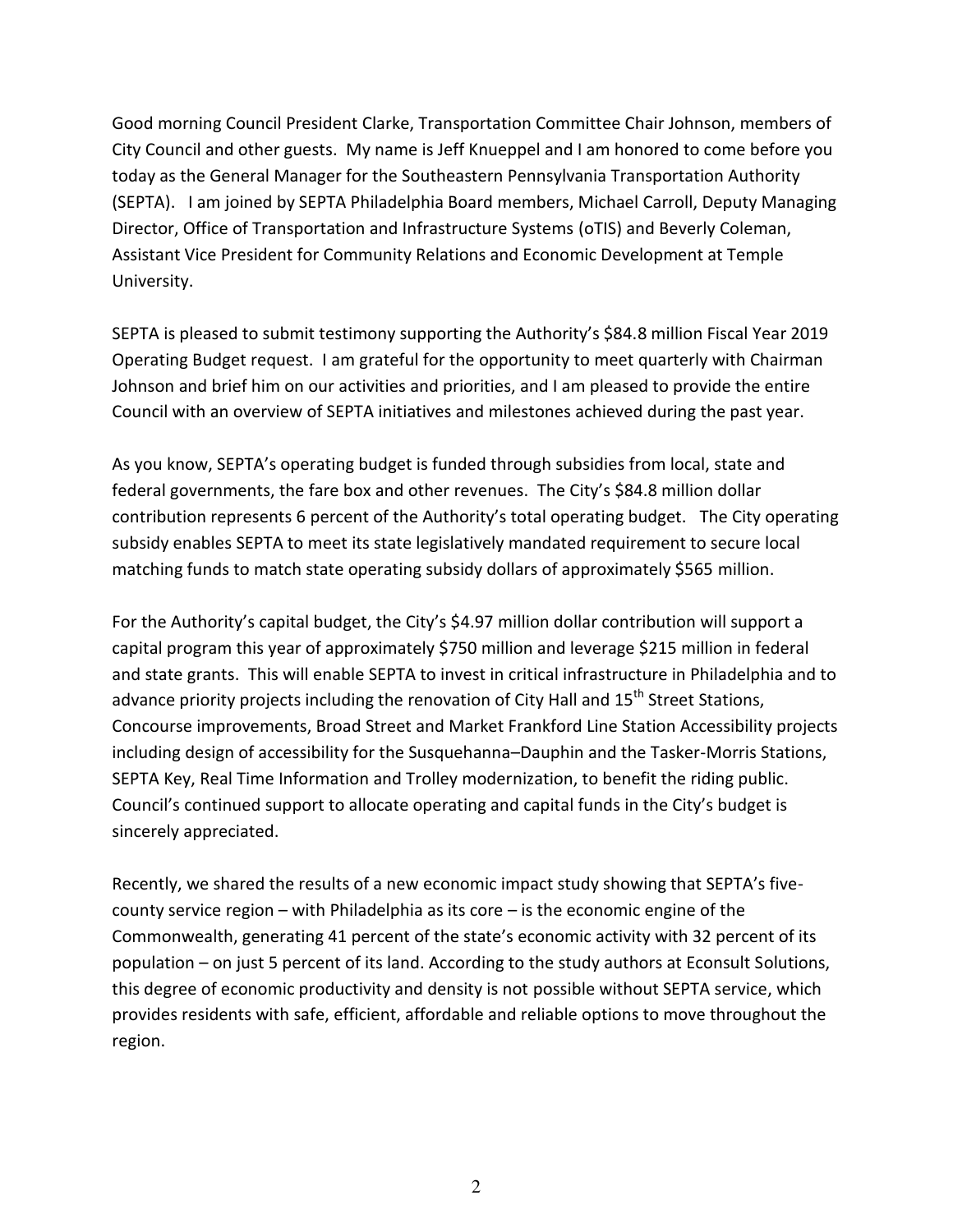The study also found that between 2010 and 2016, Southeastern Pennsylvania accounted for all of the state's net population growth, 40 percent of which occurred in Philadelphia in the census tracts directly abutting the Market-Frankford or Broad Street Lines. Philadelphia grew by 39,445 residents, helping the state grow by 71,884 people. Over that same period, employment in Philadelphia grew by more than 40,000 jobs, and now 62 percent of all downtown work trips are on transit.

This certainly has been an exciting year so far in Philadelphia. We were proud when together, we transported hundreds of thousands of Philadelphia Eagles fans to Broad Street and the steps of the Philadelphia Museum of Art for the Eagles Super Bowl Championship Parade. More recently, together we brought Villanova Wildcat fans into the City of Champions to celebrate the University's basketball championship. On April 14, over 600 SEPTA and City Year volunteers spanned the City for the annual Philly Spring Clean-up.

SEPTA is working hard to Build the Future and to support Philadelphia's growth and opportunities. SEPTA is an enthusiastic partner with the City in so many initiatives from vital efforts to rethink traffic patterns to pedestrian safety and litter reduction. We are proud of these partnerships and the successful outcomes that help make this City and region a better place to live, work and visit.

SEPTA's award-winning Sustainability Program is also built on a strong partnership with the City. The Philadelphia Water Department and SEPTA are working together to pursue stormwater management opportunities on and around SEPTA facilities throughout the City, starting at SEPTA's Southern District at 1900 Johnston St. SEPTA is a member of the City's Electric Vehicle Task Force, and the Zero Waste & Litter Committee that spearheaded last week's successful signature spring clean-up in Southwest Philadelphia.

Recently, staff also initiated a partnership with the Philadelphia Energy Authority and Office of Sustainability to plan the next generation of energy-efficiency and renewable energy projects. Using an innovative funding approach, SEPTA is working to reduce energy consumption, costs and emissions without any taxpayer subsidy. SEPTA's first solar project, a 3.1 megawatt array on four bus garage roofs throughout the City, will be online next year – the second largest solar project ever in Philadelphia.

SEPTA has also been an active partner in the Kenney Administration's efforts to safely integrate public transit with vehicular and pedestrian traffic in the city. We serve on the Mayor's Vision Zero team and the Connect Transit Executive Committee.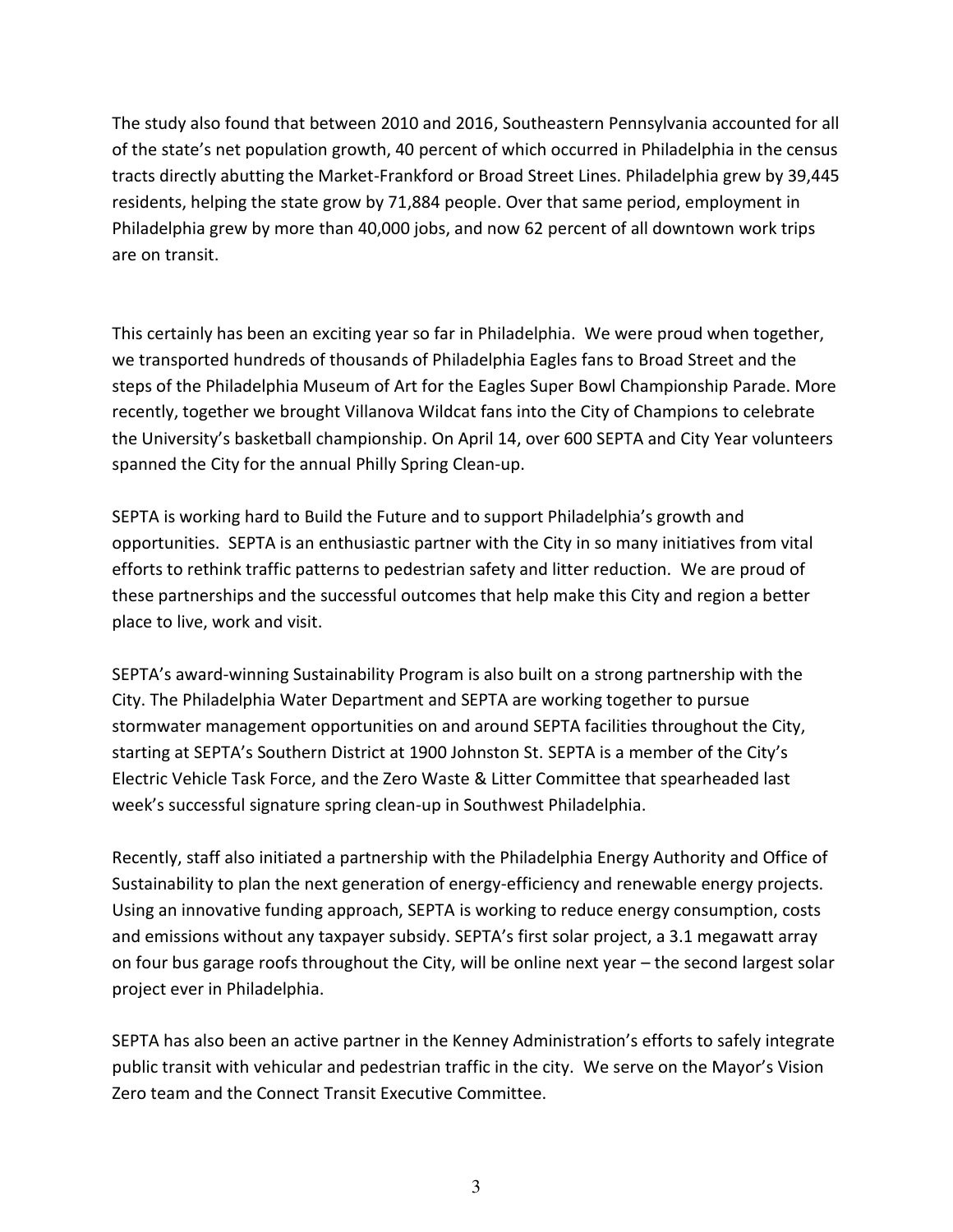Together with oTIS, we developed the Roosevelt Boulevard Direct Bus service affording riders safer, more efficient travel from Frankford Transportation Center to Neshaminy Mall. This service enhancement has attracted 14 percent more riders compared to existing services covering this area.

At the urging of Council members, SEPTA and the City are working together to add new lighting and cameras beneath the Market-Frankford Line to improve safety and walkability for riders and neighbors.

SEPTA is also working to address requests for bus service on the proposed Route 49. Currently, there is not a direct one-seat ride from Strawberry Mansion through the bustling development, employment opportunities and medical and educational services in University City. During the public outreach phase of this route, we listened and revised the proposal based on community input. Further action could come in the next fiscal year.

SEPTA is very proud of each of these accomplishments. There is one partnership that stands out to me this year – the Hub of Hope. With the help of Council President Clarke, Councilwoman Blackwell and so many members of Council – in a very short period of time – we identified and transformed an unused former Philadelphia Police Department Transit Division facility into an 11,000 square foot engagement center providing vital services and care to our City's homeless individuals.

Since its opening in January, the Hub of Hope has served over 1,500 unique individuals and made 414 placements. 325-375 daily participants have taken over 700 showers and 400 loads of laundry. Medical visits and meal services are now getting underway. We applaud this important work, especially the efforts of the City's Office of Homeless Services and Sister Mary Scullion and the staff of Project HOME. They have been wonderful partners.

In the coming year, our mission remains the same - Building the Future – with emphasis on five areas of strategic effort - Customer Experience, Employee Development, Rebuilding the System, SEPTA is a Business, and Safety as the Foundation. These fundamentals drive SEPTA's roadmap of initiatives to make our transit system robust, safe, accessible, and attractive.

In Fiscal Year 2019, we will be completing the rollout of SEPTA Key for Transit riders and introducing Key on Regional Rail; continuing strategic capital investments in our vehicle and infrastructure assets; adding new Regional Rail locomotives to improve operational efficiency;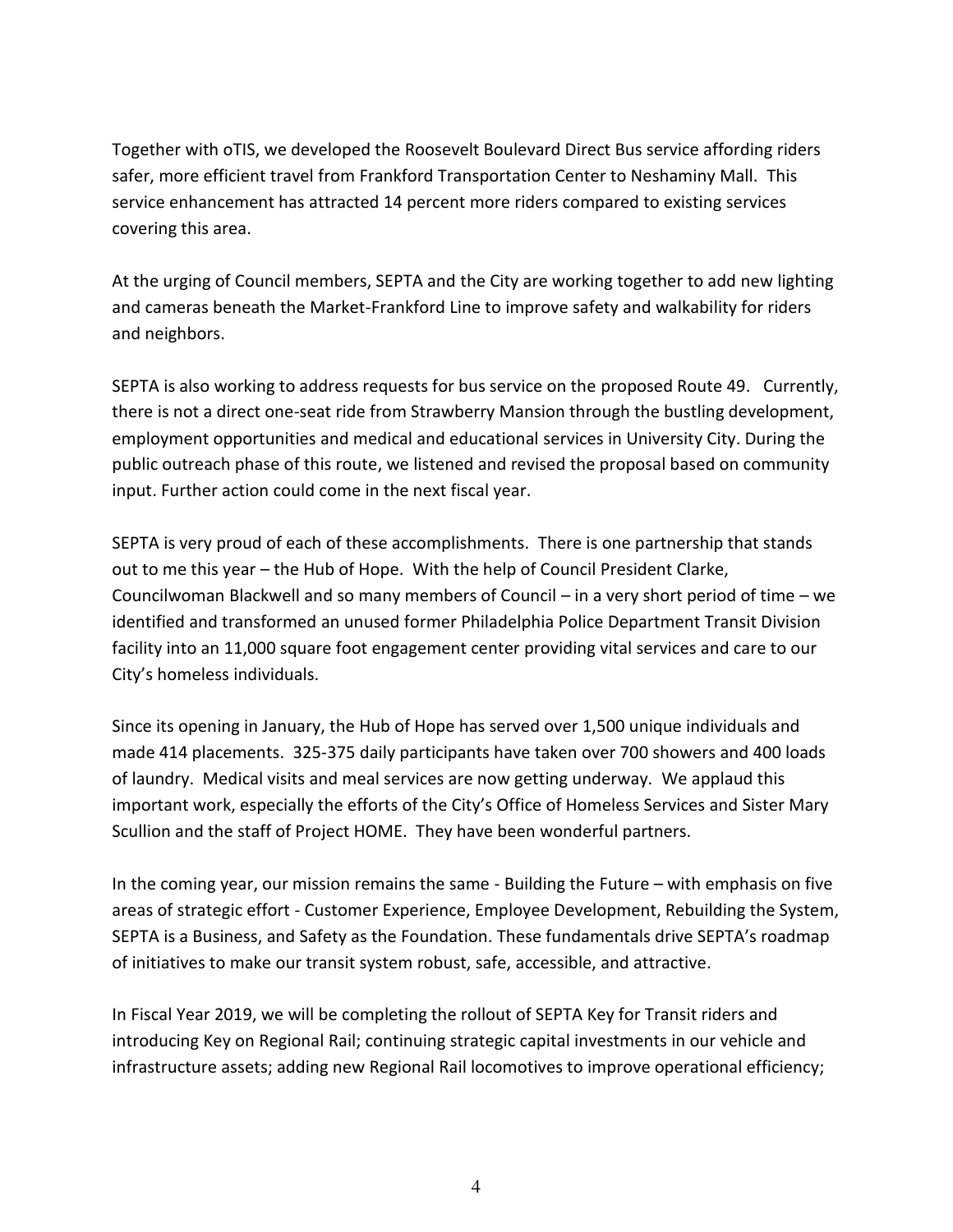supporting economic development initiatives in Philadelphia and across the region; and improving communication with a highly mobile workforce.

With funding from Pennsylvania Act 89, SEPTA continues to invest hundreds of million dollars annually in critical infrastructure work that will preserve SEPTA service for generations.

At the heart of the City rail transit system, reconstruction of 15<sup>th</sup> Street Station on the Market-Frankford Line is well underway and is expected to be completed by the end of the calendar year. We will then begin the reconstruction of City Hall Station on the Broad Street Line. When these projects are completed, both stations will be fully accessible for all customers – including a total of 14 new elevators in the City Hall /  $15<sup>th</sup>$  Street Station complex – and be crown jewels in the SEPTA system welcoming commuters and visitors to Center City.

The Authority is nearing the completion of construction on the first phase of the \$60 million, multi-phase Center City Concourse improvement project to revitalize the concourse network, provide a safe and pleasant environment for pedestrians, and generate potential opportunities for private development and connectivity in the South Broad Concourse. The next two phases are currently in design

Accessibility improvements to  $30<sup>th</sup>$  Street Station on the Market-Frankford Line are currently in construction with installation of new elevators at  $31<sup>st</sup>$  and Market Streets. This is part of a more comprehensive initiative SEPTA is developing to improve capacity at the station and create an enhanced transit gateway to University City, Drexel Square and the planned Schuylkill Yards project. While we were disappointed not to receive a TIGER grant to support the additional phases of this transformation project, we will reapply and double our efforts to hopefully be successful in meriting future funding.

The Arrott Transportation Center Accessibility and Station Improvements project on the Market-Frankford Line is also well underway. When the project is completed later this year, Arrott Transportation Center will be fully-ADA accessible, with the installation new elevators and accessible pathways at street level. In addition to the accessibility improvements, the project will also include improved passenger amenities and enhanced lighting and security cameras.

Work will soon break ground on the rehabilitation of 5th Street / Independence Hall Station on the Market-Frankford Line. The project will address a number of important infrastructure and accessibility needs and fully upgrade the station, making it a first-class facility worthy of its location in the Nation's "most historic square mile."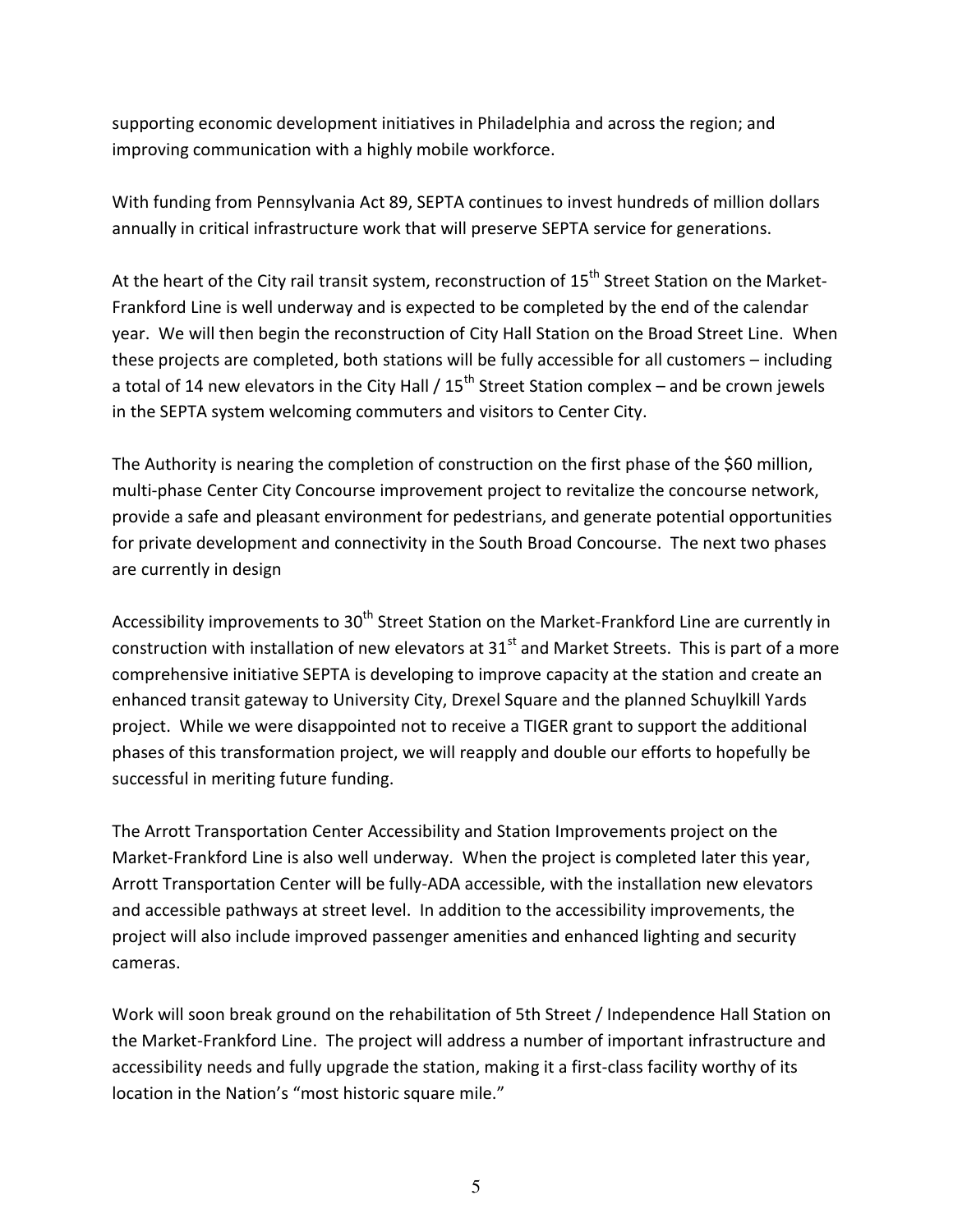Design is near completion to modernize Susquehanna-Dauphin Station on the Broad Street Line and make it fully ADA accessible. Also on the Broad Street Line, design on a project to make Tasker-Morris Station fully ADA accessible has been moved up in the Capital Budget in response to the construction of the South Philadelphia Community Health and Literacy Center adjacent to the station.

Plans are also moving forward to expand Wissahickon Transportation Center (WTC). WTC is one of SEPTA's busiest bus transfer centers, serving an average of 5,780 people, 780 trips, and 2,905 passenger boards every weekday across eleven bus routes. This project will significantly improve the customer experience, allow for new service and route extensions, including a permanent resolution to Bus Route 52 routing concerns.

On Regional Rail, SEPTA is currently in construction on an improvement project at Wynnefield Station. The project is scheduled to be finished this calendar year and will make the station fully accessible and include safety and customer amenity improvements. SEPTA is also designing a grade separation project at Lawndale Station that will enhance safety and accessibility for residents of the Lawncrest community.

To preserve operational safety, reliability and efficiency, SEPTA continues to acquire new vehicles, buses and rail cars to replace vehicles which have reached or exceeded their useful life. SEPTA is proud to be an industry leader in providing cleaner, more fuel efficient travel by increasing the number of hybrid buses in its fleet. This year, we will take delivery of another 100 new New Flyer diesel-electric hybrids. This marks the third installment of a fiveyear contract for a total of 525 hybrid buses. SEPTA also plans to introduce its first batteryelectric buses into service later this year. By 2021, over 90 percent of SEPTA's bus fleet will be hybrid-electric or all electric buses.

Regional Rail ridership has increased by more than 50 percent over the past 17 years. The current SEPTA Regional Rail fleet presents both age and capacity issues. In late 2017, SEPTA took delivery of the first of 15 new Siemens locomotives, which will replace eight locomotives that are beyond their useful life and expand the fleet to improve service reliability.

SEPTA is committed to providing a high level of safety and security for its customers and employees. To maintain a safe environment, SEPTA has provided additional training for employees, strategically increased transit police presence at targeted locations and peak travel times, and have installed approximately 27,150 fixed and mobile cameras throughout the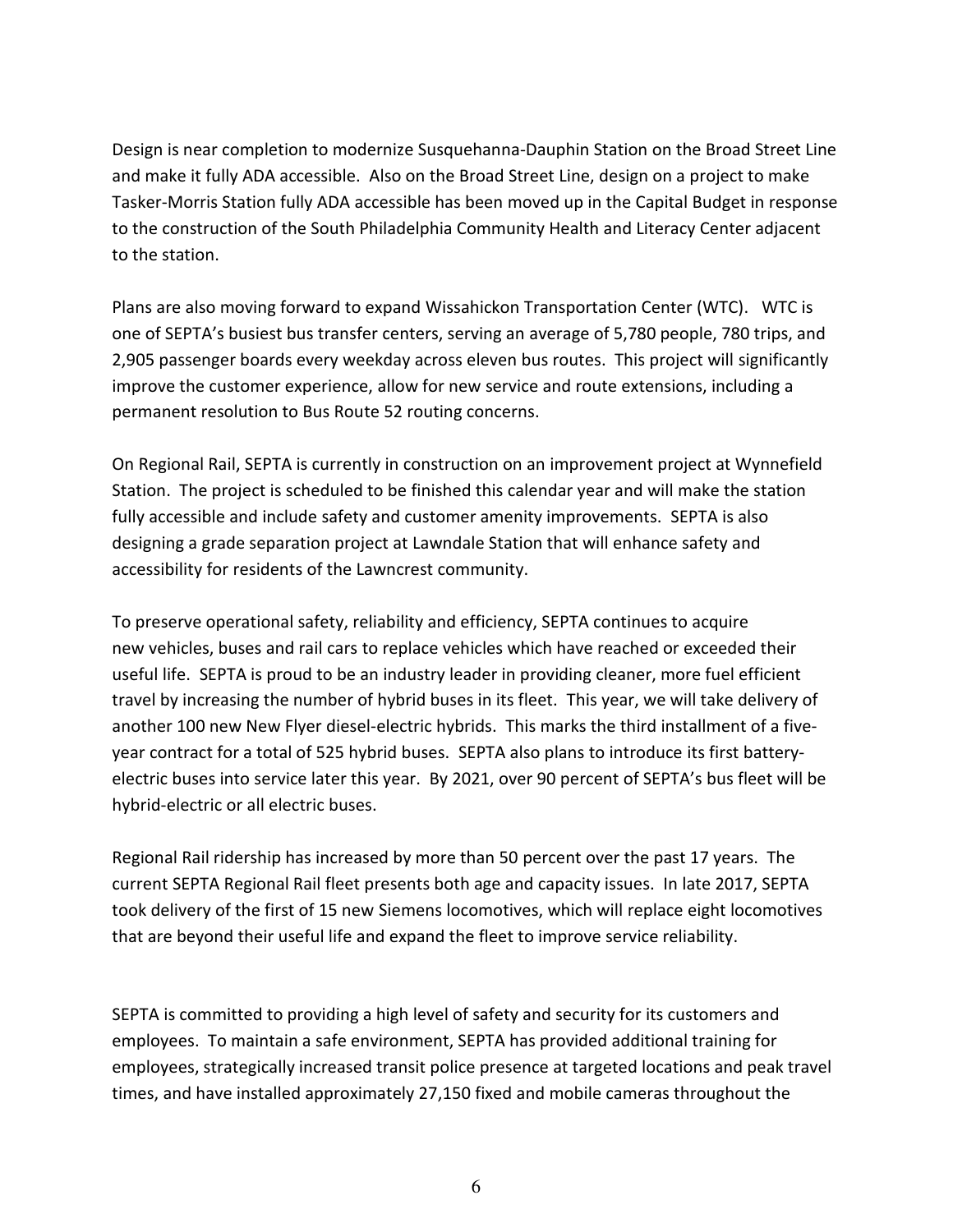system. Because our employees and customers are the eyes and ears of SEPTA, we have worked to provide them with the information and tools to be safe and observant riders and effectively communicate safety and security concerns to SEPTA Transit Police and other personnel.

Additionally, because so much of SEPTA's transit infrastructure in the City of Philadelphia is under ground, SEPTA is currently replacing and upgrading the radiax cable in our underground rail network. This will enhance communication and interoperability between SEPTA and Philadelphia police, fire and emergency medical services and improve emergency response.

SEPTA is also an industry leader in implementing Positive Train Control on Regional Rail. Positive Train Control, or PTC, is a modern train signaling system designed to prevent crashes, derailments, and trackworker injuries resulting from speed and signal violations. Last May, SEPTA became the first commuter railroad east of the Mississippi, and the second in the nation, to implement PTC. All 13 of SEPTA's Regional Rail Lines, including those that operate on Amtrak-owned track, are operating under PTC. We are now working with the freight railroads that operate on portions of SEPTA-owned track to ensure that they will be fully interoperable.

Less than two years ago, 10,000 Transit riders became Early Adopters in the first phase of the new SEPTA Key Card program. Today, there are over 720,000 Key cards in circulation, and, to date, 133.7 million trips have been taken using Key Cards. 123,500 Senior Key ID cards have been issued and Seniors are taking an average of 280,000 trips each week. We appreciate the legislative and Council offices that offer SEPTA Senior Key registration to their constituents. With fare kiosks at all Broad Street and Market-Frankford Stations and major bus loops selling key cards, the project is rapidly moving toward full functionality.

We continue to work with a number of social service agencies in developing a Partner Portal for those groups who serve populations that rely on public transit for travel to and from their service groups. We have held 5 open houses to provide information to these groups, and two additional sessions are scheduled for next month. We were pleased to come before the Council's Transportation Committee during a recent hearing to share Key updates and hear from Members about their constituents' feedback regarding SEPTA Key.

As we begin implementing SEPTA Key on Regional Rail, we have installed gates in our Center City Stations and fare equipment at all 150 railroad stations. We are testing the system at this time and expect it to be fully functional in late 2018 or early 2019.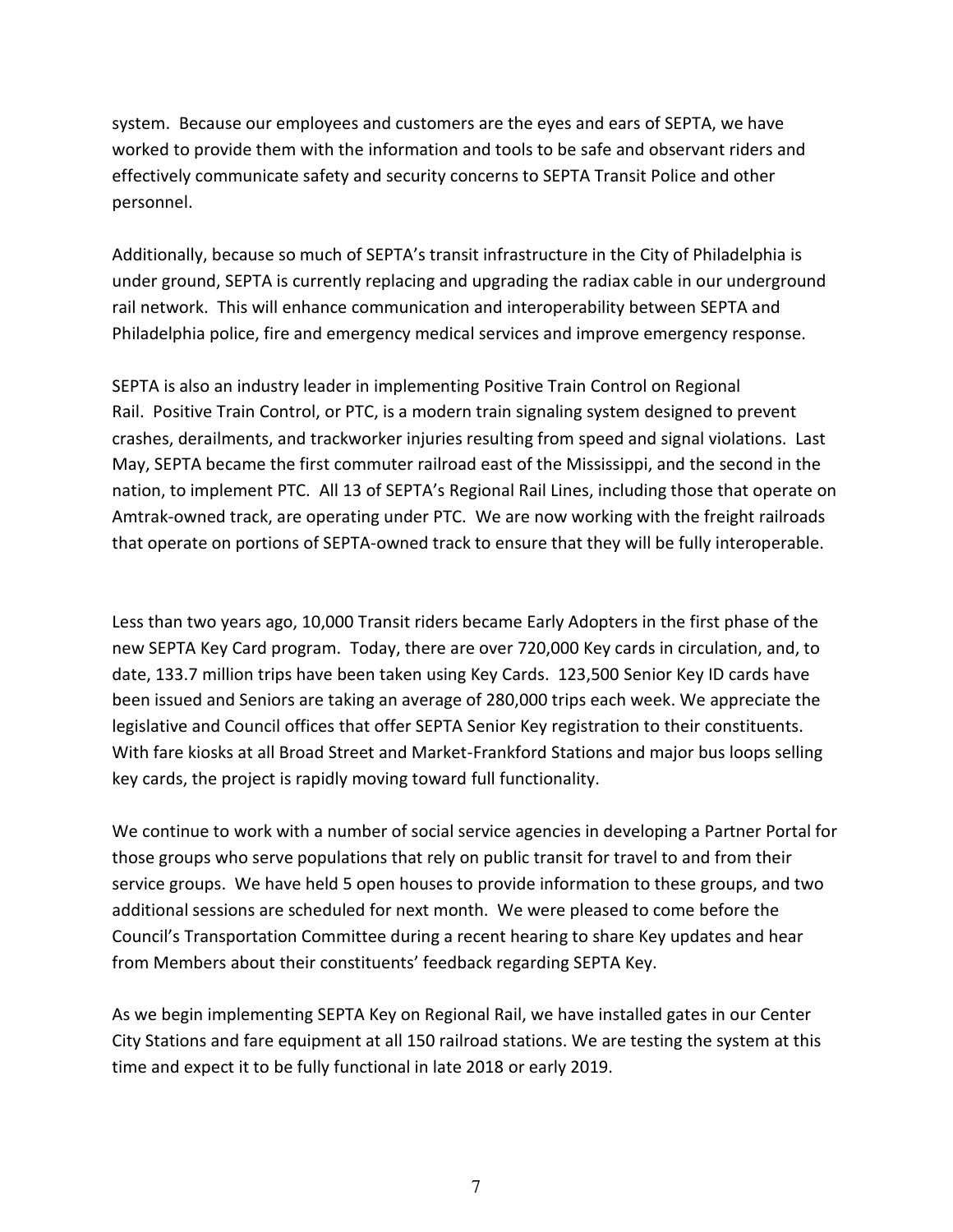As I mentioned at the start, SEPTA is Building the Future - one that is strong for the City, the region, our customers, and every SEPTA employee. 9,400 dedicated employees work to make the SEPTA system run every day. Our workforce is diverse and reflects our ridership and the communities we serve. 64 percent of SEPTA employees are minorities and 20 percent are women. 51 percent of our employees live in the City of Philadelphia.

We are proud of the non-traditional roles held by women at SEPTA, such as locomotive engineers and conductors, revenue guards, and skilled craftswomen. A very successful Women in the Trades event two years ago, has grown into a new program providing advocacy, mentoring, career and leadership development for current and future Tradeswomen of SEPTA.

SEPTA is also committed to supporting local businesses and the jobs they provide to our citizens. Over the last three years, SEPTA invested over \$1.32 billion dollars to businesses and employers in the City of Philadelphia. SEPTA has increased our outreach to invite more area companies to bid on SEPTA work. We include every company listed in the Office of Economic Opportunity's registry when notifying businesses of upcoming opportunities at SEPTA, as well as contracting and networking opportunities with other agencies.

SEPTA takes a pro-active approach to its Disadvantaged Business Enterprise (DBE) program. SEPTA is one of only five agencies in the Commonwealth that still certifies firms as DBE. SEPTA recently expanded our staff in an effort to certify more firms. We currently have 841 certified DBE firms in our directory, of which 25 percent are Philadelphia based, and we share this information with the City OEO Office. When awarding contracts, SEPTA must comply with federal requirements for DBE participation, and we achieved a 20 percent DBE participation rate for recently completed projects.

SEPTA is always working to promote workplace diversity and fairness, and to provide new pathways to employment. We had a very proud moment at the grand opening of the Hub of Hope, when three SEPTA employees, Dana Barkley, Richard Geist and Solomon Frazier were recognized. You see, they found their way to SEPTA through Project HOME and are all doing well in their jobs. Solomon Frazier told guests at the opening, "I've been at SEPTA going on five years and it's been a lovely ride. I didn't even think I'd get into SEPTA because of the way I was living and the way I was thinking. But I got in with Project Home and they gave me some hope. They gave me some direction and opportunities."

SEPTA is a vital part of living and working in the City of Philadelphia. I am proud each year to partner on so many important initiatives with the City and Members of Council. When we work together on challenges, they become opportunities. From the Hub of Hope and service